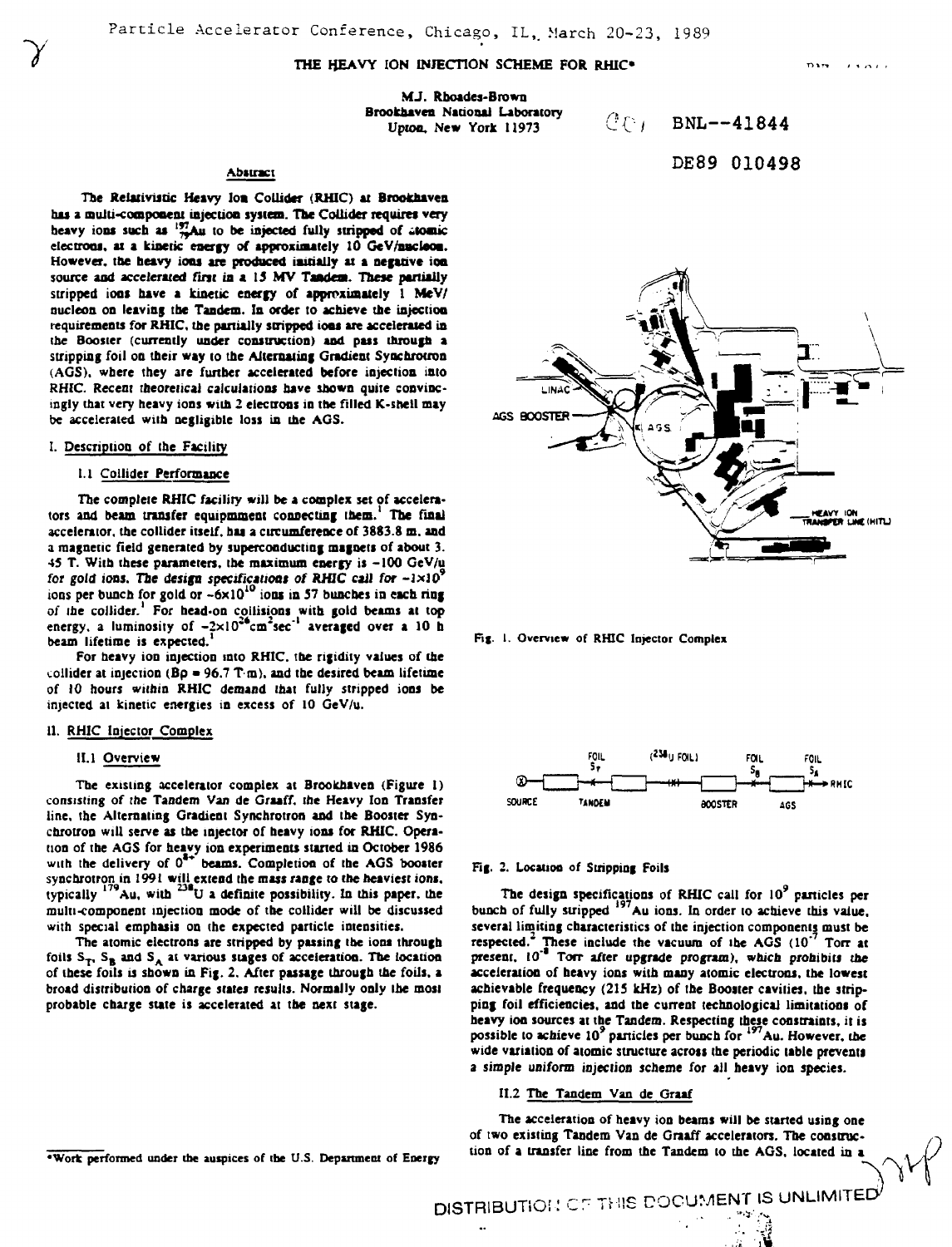1800 ft long tunnel, was completed in 1986. Also shown in Fig. 1 is the extended heavy ion transfer line which will enable heavy ions to **be injected into the Booster.**

Up to 240 µA of usable <sup>197</sup>Au are now reliably available at the **Tandesi soorce.<sup>3</sup> More recently, a new experimental source has** been investigated at Brookhaven, for which currents of up to 10 mA **of** *'* **An have been clainted elsewhere.<sup>4</sup> It remains to be seen how** much of this current is available for injection into the small Tan**dem apermre.**

Table II-1 shows the Tandera operation parameters for a high voltage terminal potential of 15 MV.  $S_T$  and  $Q_T$  are the stripping **efficiency aad ssoft probable charge state after the negative ions nave been accelerated to the high voltage terminal and stripped in the thin carbon foil inside the Tandem. The ions leave the accelerator with an energy (1+Q<sup>r</sup> )xl3 MV. For Table D-l, a source current** of 200  $\mu$ A and a pulse length of 110  $\mu$ s was assumed. The **transmission efficiency for the Tandem was taken to be 75%.**

**Uranium is shown as a viable species because of recent calcu**lations showing that it is possible to accelerate <sup>238</sup>U in a charge 90<sup>\*</sup> state within the AGS.<sup>3</sup> In the future, this nucleus will be of great **interest for both fixed target (AGS) and RHIC operation because of the enormous electric fields generated in nuclear collisions. It is noted however, that at the present time an adequate source for Uranium does not exist at Brookhaven.**

Table II-1. Tandem Operation Parameters

|                   | Q <sub>T</sub> | s.,  | Kin. Energy<br>Me V/u | B     | lons/Puise*          |  |
|-------------------|----------------|------|-----------------------|-------|----------------------|--|
| Deutenum          | ÷i             | 70%  | 15.0                  | 0.177 | $7.2 \times 10^{10}$ |  |
| Oxygen            | $+6$           | 39%  | 6.56                  | 0.118 | $4.0 \times 10^{10}$ |  |
| Silicon           | +9             | 30%  | 5.36                  | 0.107 | $3.1 \times 10^{10}$ |  |
| Copper            | +11            | 27%  | 2.86                  | 0.078 | $2.8 \times 10^{10}$ |  |
| Iodine            | +13            | 20%  | 1.65                  | 0.059 | $2.1 \times 10^{10}$ |  |
| Gold <sup>*</sup> | $+14$          | 12%  | 1.07                  | 0.048 | $1.2 \times 10^{10}$ |  |
| Uranium §         | +35            | 3.4% | 0.882                 | 0.043 | 3.6x10               |  |

**?S% traniaiiMioa afflciracy, ZOO HA souro cuiTWit.** *110 tit* **puiM IM|U).** 'Equilibrium Charge State 13<sup>\*</sup>.

<sup>1</sup>Requires Source Development and additional stripping foil at Tandom exit.

**In order to accommodate Uranium in the Booster and AGS. a second stripping foil will be needed between ihe Tandem and Booster. This foil will produce Uranium in an equilibrium charge state of 35\*. and will deplete the number of ions per Tandem pulse to 3.6x10\* (stripping foil efficiency • 17%).**

### *11.3* **The Booster** *u* **Preinjector to RHIC**

**This synchrotron will be commissioned in the summer of 1991 for heavy ions.**

**The extra kinetic energy provided by the Booster will enable additional atomic electrons to be stripped when passing through foil SB (see Fig.** *Q* **situated between Booster and AGS. Hence, nuclei** heavier than <sup>26</sup>Si will survive acceleration in the AGS vacuum, and **not be lost to electron capture or stripping reactions. The Booster vacuum of 10"'° Torr seems adequate for the survival of essentially all the heavy ion beam during the acceleration cycle.**

**The beam is injected horizontally into the Booster, and stacked in betatron phase space by filling the machine circumference with the Tandem pulse for some number of consecutive turns. The betatron acceptance is assumed to be 50 it mm-mrad in both planes.**

**The beam is captured at injection by an rf system of harmonic** number h=2 for light and medium mass ions, and with h=3 for **heavy ions such as Au.\* After injection is completed, the rf voltage is adiabatically increased to produce a bucket area** *of* **-0.07 eV-sec/ u. Theoretical studies show that if the rf bucket grows to full size in 10 msec (approximately 10 synchrotron oscillation periods). 97% of the beam can be captured.<sup>5</sup> ' 6 Following capture, the bunched beam is accelerated. The three particle bunches are ejected simultaneously (within one revolution) from the Booster.**

**In Table II-3. the expected panicle numbers per bunch in the** Booster are shown together with the rf frequency ranges, and the **normalized eau nance. The same Tandem palae length and source** current as in Table II-1 were used here. In Table II-3, the particle **numbers per buach were calculated assuming an eight mm injection of 100% efficiency.**

| Table II-3. Nember of Hoovy June per bunch in the Bonemy |
|----------------------------------------------------------|
|----------------------------------------------------------|

| Seecies                                  |  |                      |  |                                                              | $^{16}$ <sup>28</sup> <sub>Si</sub> $^{43}$ <sub>Ci</sub> $^{127}$ <sub>1</sub> $^{197}$ <sub>An</sub> $^{236}$ U Unim |
|------------------------------------------|--|----------------------|--|--------------------------------------------------------------|------------------------------------------------------------------------------------------------------------------------|
| Harmonse, A                              |  | 1 2 2 2 3 3 3        |  |                                                              |                                                                                                                        |
| / <sub>rf</sub> @ mprison                |  |                      |  | 2.62 350 318 232 264 213 190 kHz                             |                                                                                                                        |
| $\mathcal{H}_{\mathbf{f}}$ or the energy |  |                      |  | 1.40 2.68 2.60 2.00 2.23 1.66 2.85 Miles                     |                                                                                                                        |
| Top kinner energy                        |  |                      |  |                                                              | 1857 1249 998 376 144 72 279 MaV/a                                                                                     |
| lana/banch <sup>?</sup>                  |  |                      |  | 19.9 1.32 7.06 1.7 5.64 4.12 $1.2^4$ x10 <sup>2</sup>        |                                                                                                                        |
| normalized smittence                     |  |                      |  |                                                              | 8.8 6.0 5.4 3.9 3.0 2.3 2.2 x maximum                                                                                  |
| stripping officy. @ S <sub>m</sub>       |  |                      |  | - 100 100 100 40 50 50 %                                     |                                                                                                                        |
| $Q$ after $S_{\rm IR}$                   |  | $1$ 8 14 29 53 77 90 |  |                                                              |                                                                                                                        |
| leas/bunch after S <sub>m</sub>          |  |                      |  | $(9.9 \t 8.32 \t 7.06 \t 8.7 \t 2.26 \t 2.0 \t 0.6 \t x10^9$ |                                                                                                                        |
| norm. emiliance afor S <sub>m</sub>      |  |                      |  |                                                              | 8.8 6.1 5.5 4.1 3.6 4.0 2.3 x maximum                                                                                  |

A Tandom Source Current of 200 µA and a Polar Longth of 110 µa ware **Resume source develop** 

**The normalized emittance after the stripping foil SB was calculated from a standard multiple Coulomb scattering formalism.**

**After extraction from the Booster, and on their way to the AGS. the ions pass through a stripping target. Experimental knowledge indicates that for atomic number £ 63 the ions will be fully** stripped with 100% efficiency. For <sup>127</sup>I, the fully stripped state is **achieved with 40% efficiency\* on pasting through foil SB. The** heavier ions such as <sup>197</sup>Au or <sup>238</sup>U are stripped to a filled K-shell or two-electron atom. The stripping efficiency for <sup>238</sup>U in a charge **90\* state is also known experimentally,<sup>9</sup> and peaks at 50% for a kinetic energy of 220 MeV/u. The stripping efficiency for 70 MeV/u l97Au to a charge 77\* state was deduced from theoretical** work<sup>10</sup> on <sup>206</sup>Pb for the CERN SPS program. The result is consid**ered reasonable, and will be known with more precision after a planned experiment" at Berkeley in the fall of 1989.**

The stripping in foil S<sub>in</sub> is accomplished with a foil of copper that, for gold, is 35 mg/cm<sup>-r</sup>thick. If one does not allow more than **10% growth in the emittance of 50 re mm-mrad, (be stripper foil must be installed in a location where the lattice beta function does not exceed 2.6 m in both planes. This condition is accomplished using two pairs of quadrupole doublets.**

## **II.4 The AGS Component of the RHIC Injector Complex**

**Inside the AGS all heavy ions with A S 127 will be fully** stripped. Heavy ions such as  $197\text{Au}^{77+}$  and  $23\text{FU}^{90+}$  will be acceler**ated with 2 electrons in a filled K-shell.**

**The present vacuum inside the AGS is 10'<sup>7</sup> Torr. wiin improvement to 10'\* Torr expected in the very near future. For an AGS vacuum pressure of 10' Ton, the beam losses of heavy ions with A < 100 will be less than 1%. This loss mechanism is mainly due to electron capture from the residual gas ions (50% H2, 50% CO). For the heavier ions with two electrons in a filled K-shell both electron knock-out and capture are possible. To estimate the depletion of these ions during** *Ct* **AGS acceleration cycle, the depletion rate** *Xxi)* **was calculated from the formula,<sup>3</sup>**

$$
V(t) = \beta(t) c \sum_{i} n_i \sigma_{ig}
$$

where  $\beta(t)$  is the velocity of the ions,  $n_j$  is the density of gas ions in **the AGS, and Oig is the interaction cross section for (he accelerat**ing ion on an individual gas species.  $\sigma_{ig}$  is the sum of the knock**out cross section ofg, and the capture cross section q?. For the knock-out cross section we assume the theory of Berne, which has** been teste, for Uranium by Gould et al. In this theory  $\sigma_{iq}^k$  is given **by.**